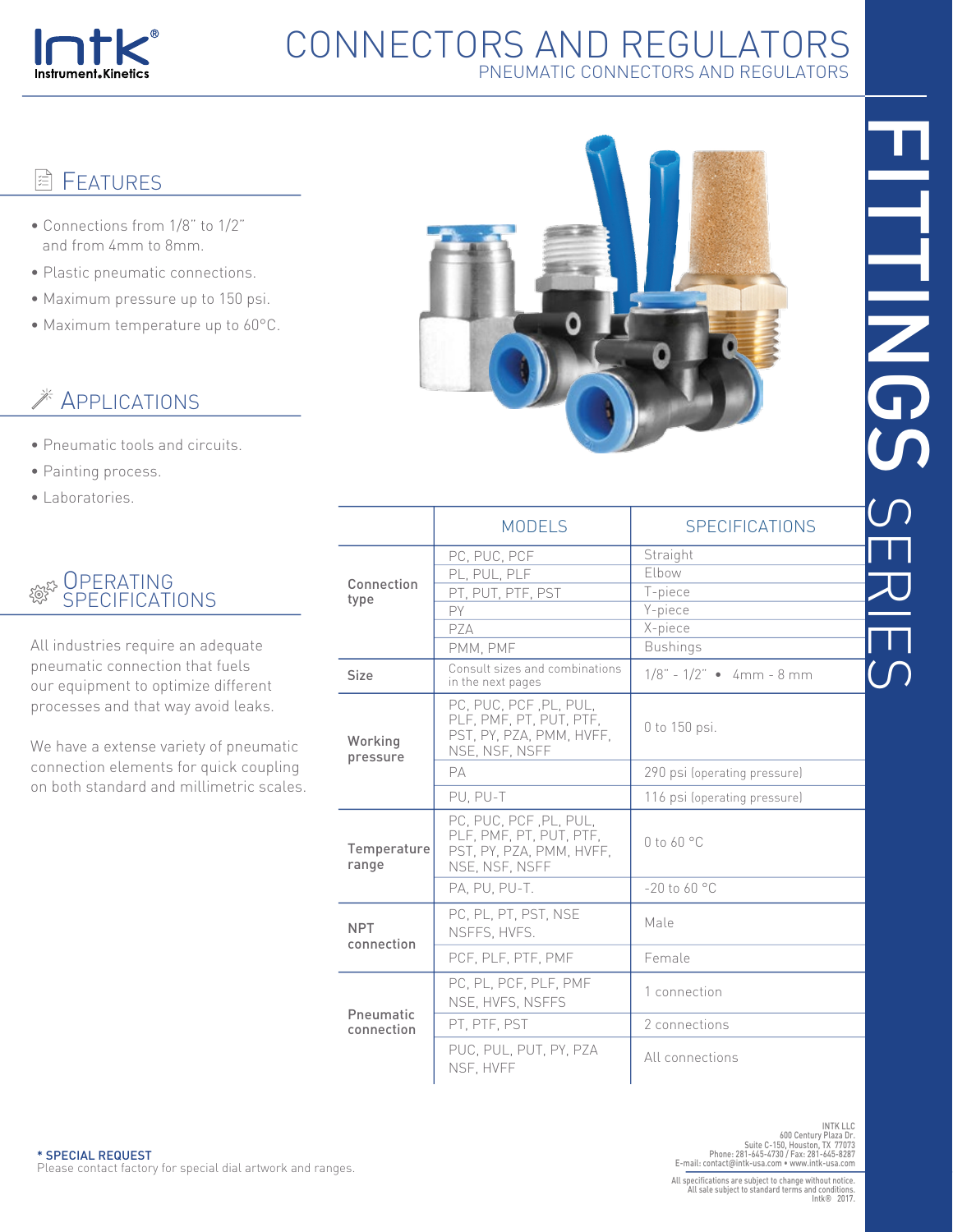

### + CONNECTORS

×

| <b>CONNECTION SIZES</b> |                                   |                        |  |  |  |  |  |
|-------------------------|-----------------------------------|------------------------|--|--|--|--|--|
| 1/8"                    | $1/8$ "<br>4mm                    | 6mm<br>8 <sub>mm</sub> |  |  |  |  |  |
| 1/4"                    | $1/4$ "<br>6mm<br>8 <sub>mm</sub> | 10mm<br>12mm           |  |  |  |  |  |
| 3/8"                    | $3/8$ "                           | 12mm                   |  |  |  |  |  |
| 1/2"                    | $\frac{1}{2}$                     | 12mm                   |  |  |  |  |  |

 $\mathbf{r}$ 

| <b>PC</b> |         | <b>CONNECTION SIZES</b>   |                  | <b>PUC</b> | <b>CONNECTION SIZES</b> | <b>PCF</b> |         |                 |  |
|-----------|---------|---------------------------|------------------|------------|-------------------------|------------|---------|-----------------|--|
|           | 1/8"    | $\frac{1/8}{4 \text{mm}}$ | 6mm<br>8mm       |            | $1/8$ "                 | 1/8"       | 4<br>mm | 4mm             |  |
|           | 1/4"    | 1/4"<br>6mm<br>8mm        | $10mm$<br>$12mm$ |            | 1/4"                    | $1/4$ "    | 6<br>mm | 6mm             |  |
|           | 3/8"    | 3/8"                      | 12mm             |            | 3/8"                    | 3/8"       | 8<br>mm | 8 <sub>mm</sub> |  |
|           | $1/2$ " | $\frac{1}{2}$             | 12mm             |            | $1/2$ "                 | $1/2$ "    |         |                 |  |



| <b>CONNECTION SIZES</b> |               |                 |  |  |  |  |  |  |
|-------------------------|---------------|-----------------|--|--|--|--|--|--|
| 1/8"                    | 1/8"<br>4mm   | 6mm             |  |  |  |  |  |  |
| 1/4"                    | $\frac{1}{4}$ | 8 <sub>mm</sub> |  |  |  |  |  |  |
| 3/8"                    | 3/8"          |                 |  |  |  |  |  |  |
| 1/2"                    | $1/2$ "       |                 |  |  |  |  |  |  |





|  | <b>CONNECTION SIZES</b> |         |                |                 |  |  |  |  |
|--|-------------------------|---------|----------------|-----------------|--|--|--|--|
|  | 1/8"                    | $1/8$ " | $\frac{4}{mm}$ | 4mm             |  |  |  |  |
|  | $1/4"$ 1/4"             |         | 6<br>mm        | 6mm             |  |  |  |  |
|  | 3/8"                    | 3/8"    | 8<br>mm        | 8 <sub>mm</sub> |  |  |  |  |
|  | $1/2"$ 1/2"             |         |                |                 |  |  |  |  |

|      | CONNECTION SIZES |                 |
|------|------------------|-----------------|
| 1/8" | 1/8"<br>4mm      | 6 <sub>mm</sub> |
| 1/4" | $\frac{1}{4}$    | 8 <sub>mm</sub> |
| 3/8" | 3/8"             |                 |
| 1/2" | $1/2$ "          |                 |

| <b>PT</b> |         | <b>CONNECTION SIZES</b> |            | <b>PUT</b> | <b>CONNECTION SIZES</b> |         |         |     | <b>PTF</b> |         | <b>CONNECTION SIZES</b> |     |
|-----------|---------|-------------------------|------------|------------|-------------------------|---------|---------|-----|------------|---------|-------------------------|-----|
| se        | 1/8"    | $1/8$ "<br>4mm          | 6mm        |            | 1/8"                    | 1/8"    | 4<br>mm | 4mm |            | 1/8"    | $1/8$ "<br>4mm          | 6mm |
|           | 1/4"    | 1/4"<br>4mm             | 6mm<br>8mm |            | 1/4"                    | 1/4"    | 6<br>mm | 6mm |            | 1/4"    | 1/4"<br>6mm             | 8mm |
|           | 3/8"    | 3/8"                    |            |            | 3/8"                    | 3/8"    | 8<br>mm | 8mm |            | 3/8"    | 3/8"                    |     |
|           | $1/2$ " | $1/2$ "                 |            |            | $1/2$ "                 | $1/2$ " |         |     |            | $1/2$ " | $1/2$ "                 |     |

| <b>PMM</b> |                    | <b>CONNECTION SIZES</b> |     | <b>PMF</b> | <b>CONNECTION SIZES</b> |     |                 | <b>PST</b> |      |     |                 |  | <b>CONNECTION SIZES</b> |  |
|------------|--------------------|-------------------------|-----|------------|-------------------------|-----|-----------------|------------|------|-----|-----------------|--|-------------------------|--|
|            | 1/8"               | 4mm                     | 6mm |            |                         |     |                 |            |      |     |                 |  |                         |  |
|            | $1/4$ "            | 6mm                     | 8mm |            | 1/8"                    | 4mm | 6mm             |            | 1/8" | 4mm | 6mm             |  |                         |  |
|            | 4<br>mm            | 4mm                     |     |            |                         |     |                 |            |      |     |                 |  |                         |  |
|            | <sub>o</sub><br>mm | 6mm                     |     |            | $1/4$ "                 | 6mm | 8 <sub>mm</sub> |            | 1/4" | 6mm | 8 <sub>mm</sub> |  |                         |  |
|            | 8<br>mm            | 8 <sub>mm</sub>         |     |            |                         |     |                 |            |      |     |                 |  |                         |  |

INTK LLC<br>IOO Century Plaza Dr.<br>Suite C-150, Houston, TX 77073<br>Phone: 281-645-4730 / Fax: 281-645-8287<br>E-mail: contact@intk-usa.com • www.intk-usa.com

\* SPECIAL REQUEST Please contact factory for special dial artwork and ranges.

All specifications are subject to change without notice. All sale subject to standard terms and conditions. Intk® 2017.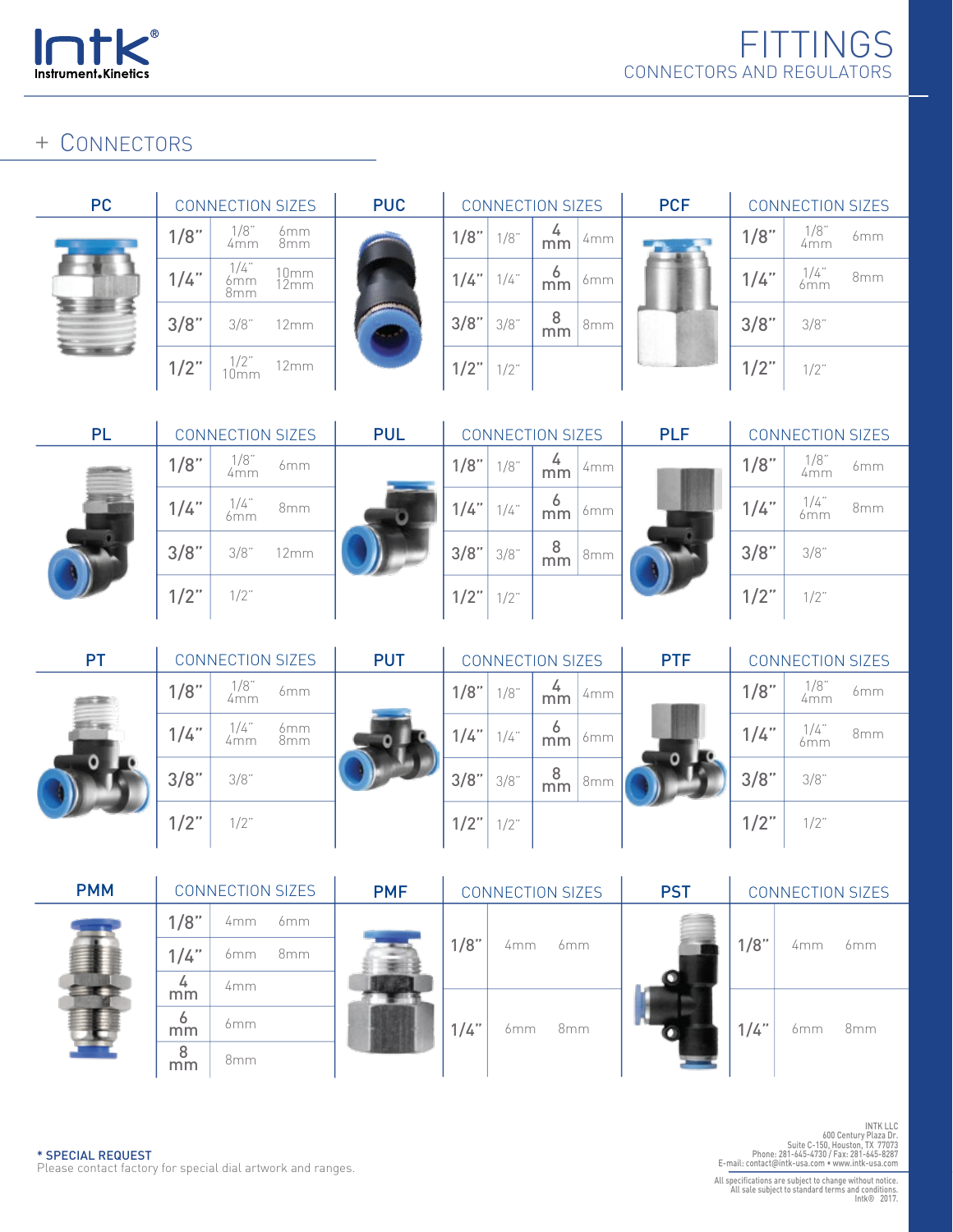



| <b>PY</b> |         | <b>CONNECTION SIZES</b> | <b>PZA</b> | <b>CONNECTION SIZES</b> |     |  |  |
|-----------|---------|-------------------------|------------|-------------------------|-----|--|--|
| 201       | mm      | 4mm                     |            | mm                      | 4mm |  |  |
|           | O<br>mm | 6 <sub>mm</sub>         |            | ó<br>mm                 | 6mm |  |  |
|           | 8<br>mm | 8mm                     |            | 8<br>mm                 | 8mm |  |  |

### + REGULATORS

| <b>HVFF</b> | <b>CONNECTION SIZES</b> |                 | <b>HVFS</b> | <b>CONNECTION SIZES</b> |             | <b>NSFFS</b>    | <b>CONNECTION SIZES</b> |         |             |                 |
|-------------|-------------------------|-----------------|-------------|-------------------------|-------------|-----------------|-------------------------|---------|-------------|-----------------|
|             | 4<br>mm                 | 4mm             | о           | 1/8"                    | 1/8"<br>4mm | 6mm             | نب                      | 1/8"    | 1/8"<br>4mm | 6mm             |
|             | 6                       |                 |             | 1/4"                    | 1/4"<br>6mm | 8 <sub>mm</sub> |                         | 1/4"    | 1/4"<br>6mm | 8 <sub>mm</sub> |
|             | mm                      | 6mm             |             | 3/8"                    | 3/8"        |                 |                         | 3/8"    | 3/8"        |                 |
|             | 8<br>mm                 | 8 <sub>mm</sub> |             | $1/2$ "                 | $1/2$ "     |                 |                         | $1/2$ " | $1/2$ "     |                 |

| <b>NSF</b> | <b>CONNECTION SIZES</b> |         |                      | <b>NSE</b>      | <b>CONNECTION SIZES</b> |         |                      |  |
|------------|-------------------------|---------|----------------------|-----------------|-------------------------|---------|----------------------|--|
| Е          | 1/8"                    | 1/8"    | 4<br>mm              | 4mm             |                         | 1/8"    | 1/8"<br>4mm<br>6mm   |  |
|            | 1/4"                    | $1/4$ " | 6<br>mm              | 6mm             |                         | $1/4$ " | $\frac{1}{4}$<br>8mm |  |
|            | 3/8"                    | 3/8"    | 8<br>$\overline{mm}$ | 8 <sub>mm</sub> |                         |         |                      |  |
|            | $1/2$ "                 | $1/2$ " |                      |                 |                         | 3/8"    | 3/8"                 |  |